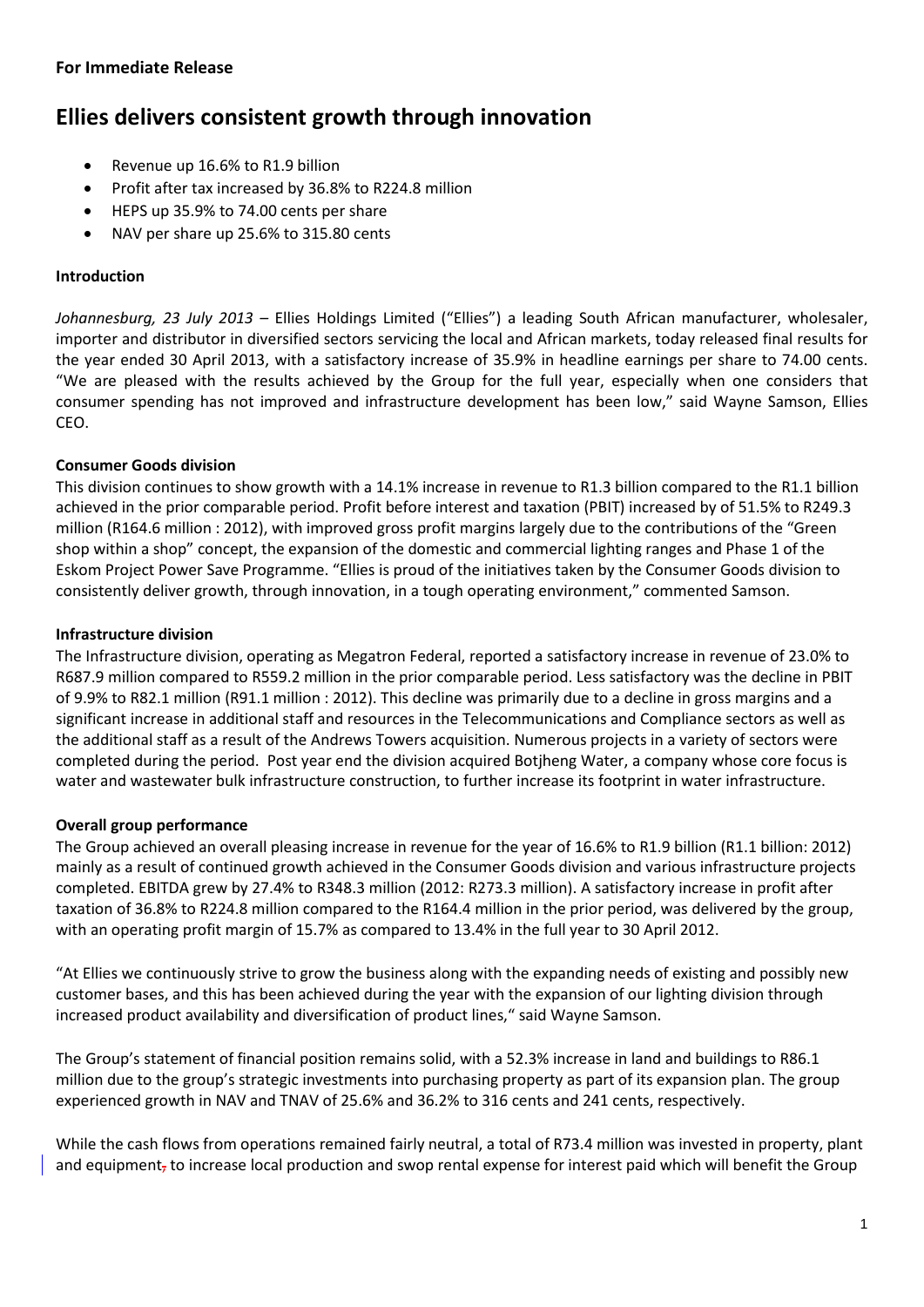in the long term. A net positive cash movement of R33.3 million was achieved over the period, compared to the net decrease in cash of R67.6 million at the end of April 2012.

#### **Prospects**

#### *Consumer goods and services division*

Although South Africa has seen further delays in the Digital Terrestrial Television migration roll out programme, Ellies remain well positioned to participate and benefit from the roll out, and are hopeful that with recent departmental changes the implementation of the DTT migration will be imminent.

In October 2013, a new media and visual entertainment provider, OVHD (Openview HD), a free to view satellite broadcaster, will enter the local market, creating further opportunities for Ellies to grow its satellite division.

On the back of the success of the "Green shop within a shop" concept Ellies has launched Ellies Connect, which will use the shop within a shop concept to expand media, visual entertainment and internet connectivity to Ellies customers, making these services easy to access by new and existing customers.

Through the expansion into the commercial energy efficient lighting market Ellies has attracted interest from existing as well as new commercial clients, and management anticipate that this business-to-business sector will be a significant future opportunity.

## *Infrastructure division*

As previously reported Megatron Federal is a preferred equipment supplier for several solar and wind projects within the South African Renewable Energy Independent Power Producer's program. With Megatron's products now successfully tested to SABS specifications the division expects new projects to be contracted.

A number of power distribution projects have been secured by the division on the back of the improvement in the residential building sector.

With the "proof-of-concept" testing for the Diesel Generator Optimisation ("DGO") product completed and its performance especially well received in Nigeria, which is expected to be the largest market for product roll-out, it is anticipated that the DGO product will be a substantial contributor to future revenue.

The existing order book, including tenders won, remains at record levels.

"As the Ellies strategy of growing with our customers continues, we are prepared for the coming year which will see new products and projects rolled out and new sectors explored. We hope to continue the diversification and growth we have experienced over the past three years, and look forward to reporting back next year," concluded Wayne Samson.

#### **-Ends-**

| Issued for: | <b>Ellies Holdings Limited</b>              |
|-------------|---------------------------------------------|
| Contact:    | Wayne Samson, Chief Executive Officer (CEO) |
| Tel:        | 011-490-3840                                |
| Email:      | wayne.samson@ellies.co.za                   |
| Website:    | www.elliesholdings.com                      |
| Issued by:  | Keyter Rech Investor Solutions              |
| Contact:    | Lynne van der Schyff                        |
| Tel:        | (011) 447-2993 or 082-920-4395              |
| Email:      | lynne@kris.co.za                            |
| JSE Code:   | FLI                                         |